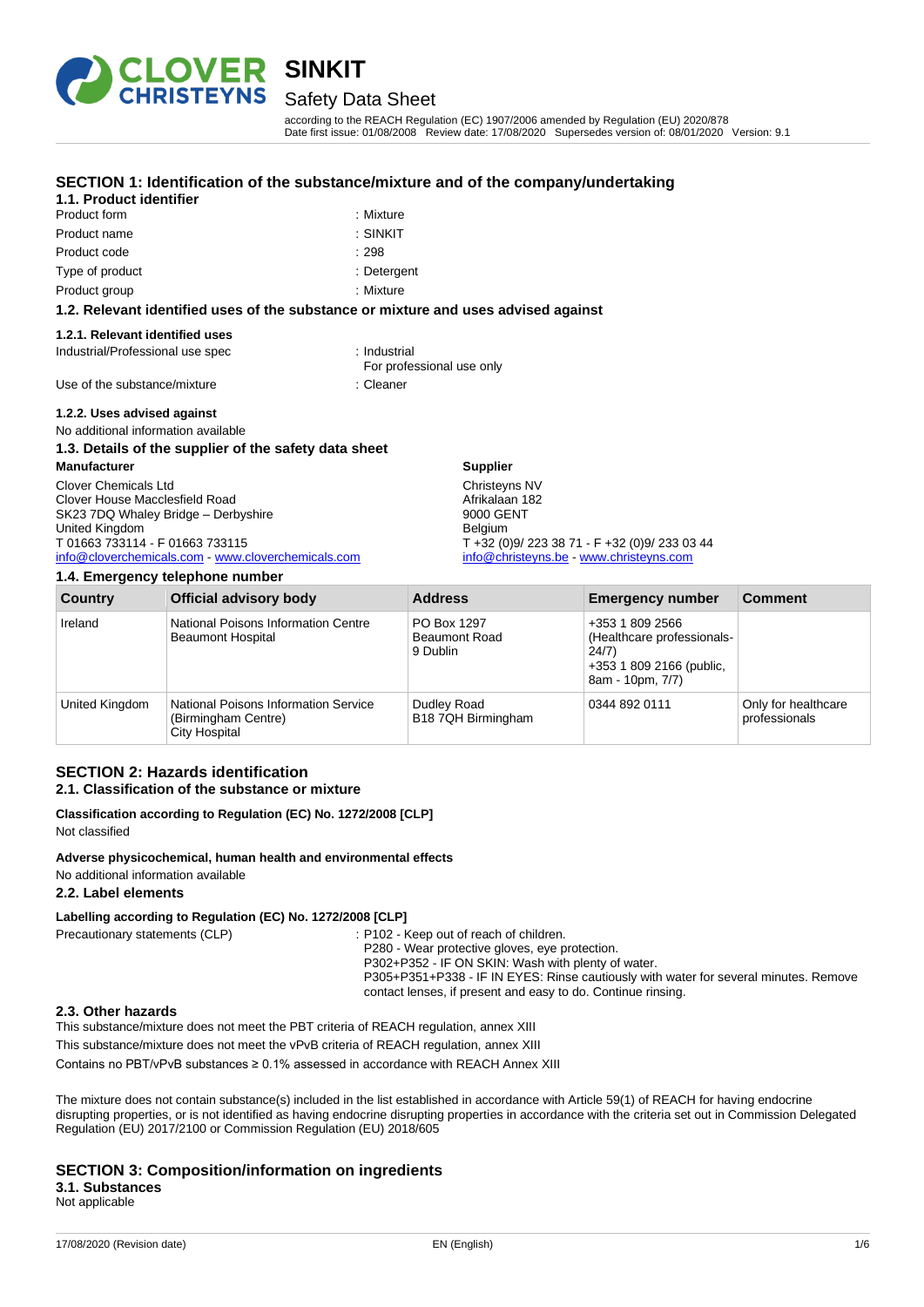# Safety Data Sheet

according to the REACH Regulation (EC) 1907/2006 amended by Regulation (EU) 2020/878

#### **3.2. Mixtures**

This mixture does not contain any substances to be mentioned according to the criteria of section 3.2 of REACH Annex II

# **SECTION 4: First aid measures**

| 4.1. Description of first aid measures                                                                                 |                                                                                                                                      |
|------------------------------------------------------------------------------------------------------------------------|--------------------------------------------------------------------------------------------------------------------------------------|
| General advice                                                                                                         | : Never give anything by mouth to an unconscious person. If you feel unwell, seek medical<br>advice (show the label where possible). |
| Inhalation                                                                                                             | : Allow affected person to breathe fresh air. Allow the victim to rest.                                                              |
| Skin contact                                                                                                           | : Remove affected clothing and wash all exposed skin area with mild soap and water,<br>followed by warm water rinse.                 |
| Eye contact                                                                                                            | : Rinse immediately with plenty of water. Obtain medical attention if pain, blinking or redness<br>persists.                         |
| Ingestion                                                                                                              | : Rinse mouth. Do NOT induce vomiting. Obtain emergency medical attention.                                                           |
| 4.2. Most important symptoms and effects, both acute and delayed<br>Acute effects skin                                 | : mild skin irritation.                                                                                                              |
| Acute effects eyes                                                                                                     | : May cause eye irritation. Redness.                                                                                                 |
| Acute effects oral route                                                                                               | : May cause irritation to the digestive tract.                                                                                       |
| 4.3. Indication of any immediate medical attention and special treatment needed<br>No additional information available |                                                                                                                                      |
| <b>SECTION 5: Firefighting measures</b><br>5.1. Extinguishing media<br>Suitable extinguishing media                    | : Water.                                                                                                                             |
| 5.2. Special hazards arising from the substance or mixture                                                             |                                                                                                                                      |

| Hazardous decomposition products in case of fire | : Toxic fumes may be released. Carbon dioxide. Carbon monoxide.                                                                                                          |
|--------------------------------------------------|--------------------------------------------------------------------------------------------------------------------------------------------------------------------------|
| 5.3. Advice for firefighters                     |                                                                                                                                                                          |
| Firefighting instructions                        | : Use water spray or fog for cooling exposed containers. Exercise caution when fighting any<br>chemical fire. Prevent fire fighting water from entering the environment. |
| Protection during firefighting                   | : Do not enter fire area without proper protective equipment, including respiratory protection.                                                                          |

#### **SECTION 6: Accidental release measures**

**6.1. Personal precautions, protective equipment and emergency procedures**

| 6.1.1. For non-emergency personnel                                                                                                        |                                              |
|-------------------------------------------------------------------------------------------------------------------------------------------|----------------------------------------------|
| Emergency procedures                                                                                                                      | : Evacuate unnecessary personnel.            |
| 6.1.2. For emergency responders                                                                                                           |                                              |
| Protective equipment                                                                                                                      | : Equip cleanup crew with proper protection. |
| Emergency procedures                                                                                                                      | : Ventilate area.                            |
| 6.2. Environmental precautions<br>Prevent entry to sewers and public waters. Notify authorities if liquid enters sewers or public waters. |                                              |

#### **6.3. Methods and material for containment and cleaning up**

Methods for cleaning up : Soak up spills with inert solids, such as clay or diatomaceous earth as soon as possible. Collect spillage. Store away from other materials.

#### **6.4. Reference to other sections**

See Section 8. Exposure controls and personal protection.

#### **SECTION 7: Handling and storage**

|  |  | 7.1. Precautions for safe handling |  |  |
|--|--|------------------------------------|--|--|
|--|--|------------------------------------|--|--|

Precautions for safe handling : Wash hands and other exposed areas with mild soap and water before eating, drinking or smoking and when leaving work. Provide good ventilation in process area to prevent formation of vapour.

#### **7.2. Conditions for safe storage, including any incompatibilities**

|  | Storage conditions |
|--|--------------------|
|--|--------------------|

- 
- Incompatible products in the state of the strong bases.

: Keep container tightly closed.

#### Packaging materials **Example 20** and the polyethylene.

#### **7.3. Specific end use(s)**

No additional information available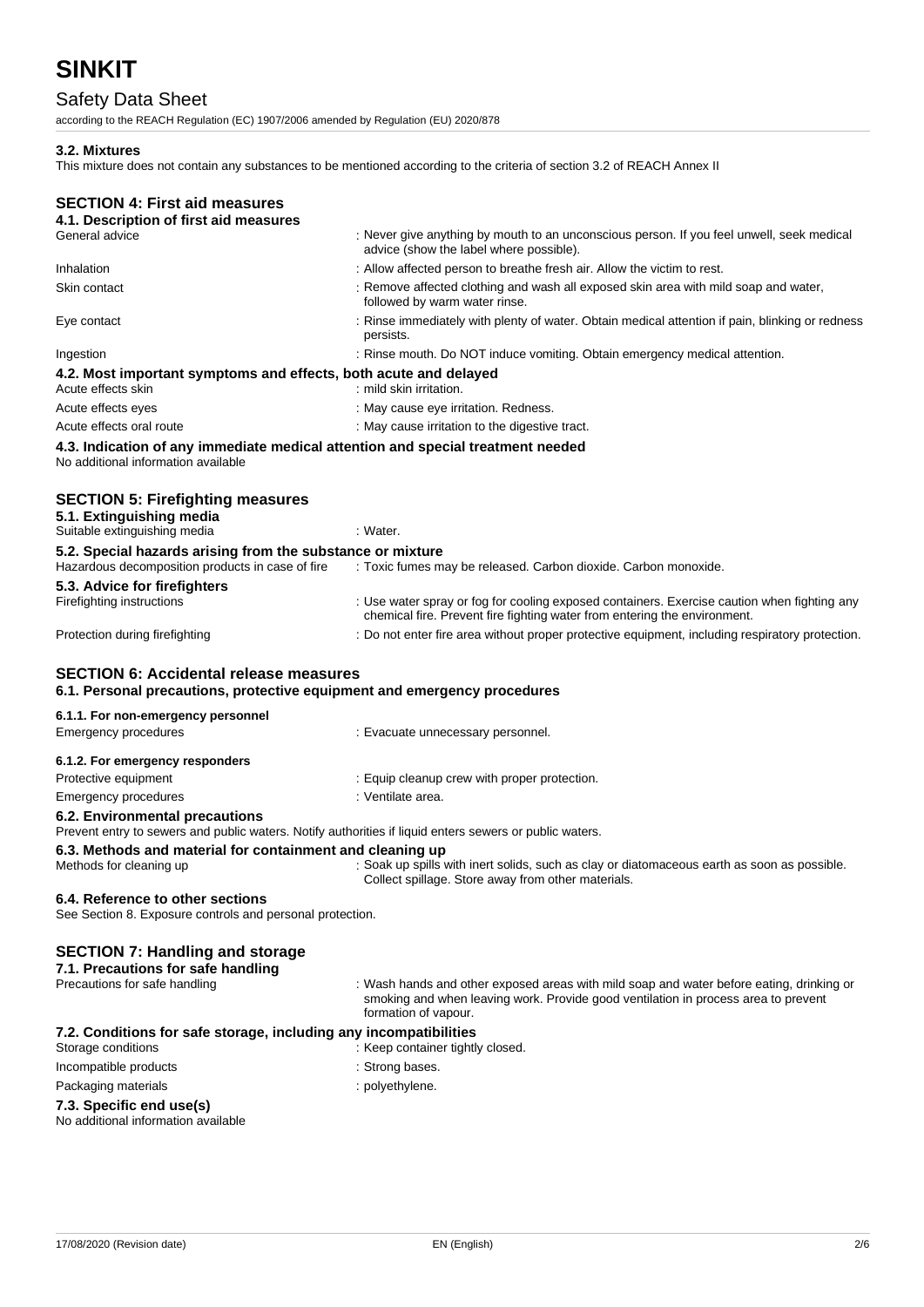# Safety Data Sheet

according to the REACH Regulation (EC) 1907/2006 amended by Regulation (EU) 2020/878

# **SECTION 8: Exposure controls/personal protection**

### **8.1. Control parameters**

## **8.1.1 National occupational exposure and biological limit values**

No additional information available

## **8.1.2. Recommended monitoring procedures**

No additional information available

### **8.1.3. Air contaminants formed**

No additional information available

# **8.1.4. DNEL and PNEC**

No additional information available

#### **8.1.5. Control banding**

No additional information available

# **8.2. Exposure controls**

#### **8.2.1. Appropriate engineering controls**

No additional information available

#### **8.2.2. Personal protection equipment**

#### **Personal protective equipment:**

#### Avoid all unnecessary exposure.

**Personal protective equipment symbol(s):**



#### **8.2.2.1. Eye and face protection**

**Eye protection:** Chemical goggles or safety glasses

#### **8.2.2.2. Skin protection**

#### **Hand protection:**

Wear protective gloves. PVC or other plastic material or natural rubber gloves

#### **8.2.2.3. Respiratory protection**

No additional information available

### **8.2.2.4. Thermal hazards**

No additional information available

#### **8.2.3. Environmental exposure controls**

#### **Other information:**

Do not eat, drink or smoke during use.

## **SECTION 9: Physical and chemical properties**

|                       | 9.1. Information on basic physical and chemical properties |
|-----------------------|------------------------------------------------------------|
| <b>Physical state</b> | hiuni I ·                                                  |

| Physical state              | : Liguia           |
|-----------------------------|--------------------|
| Colour                      | $:$ Pink.          |
| Physical state/form         | : Liquid.          |
| Odour                       | : Citrus fruits.   |
| Odour threshold             | : Not available    |
| Melting point/range         | : 0 °C             |
| Freezing point              | : Not available    |
| Boiling point/Boiling range | : 100 $^{\circ}$ C |
| Flammability                | : Non flammable.   |
| <b>Explosive limits</b>     | : Not available    |
| Lower explosion limit       | : Not available    |
| Upper explosion limit       | : Not available    |
| Flash point                 | : Not available    |
|                             |                    |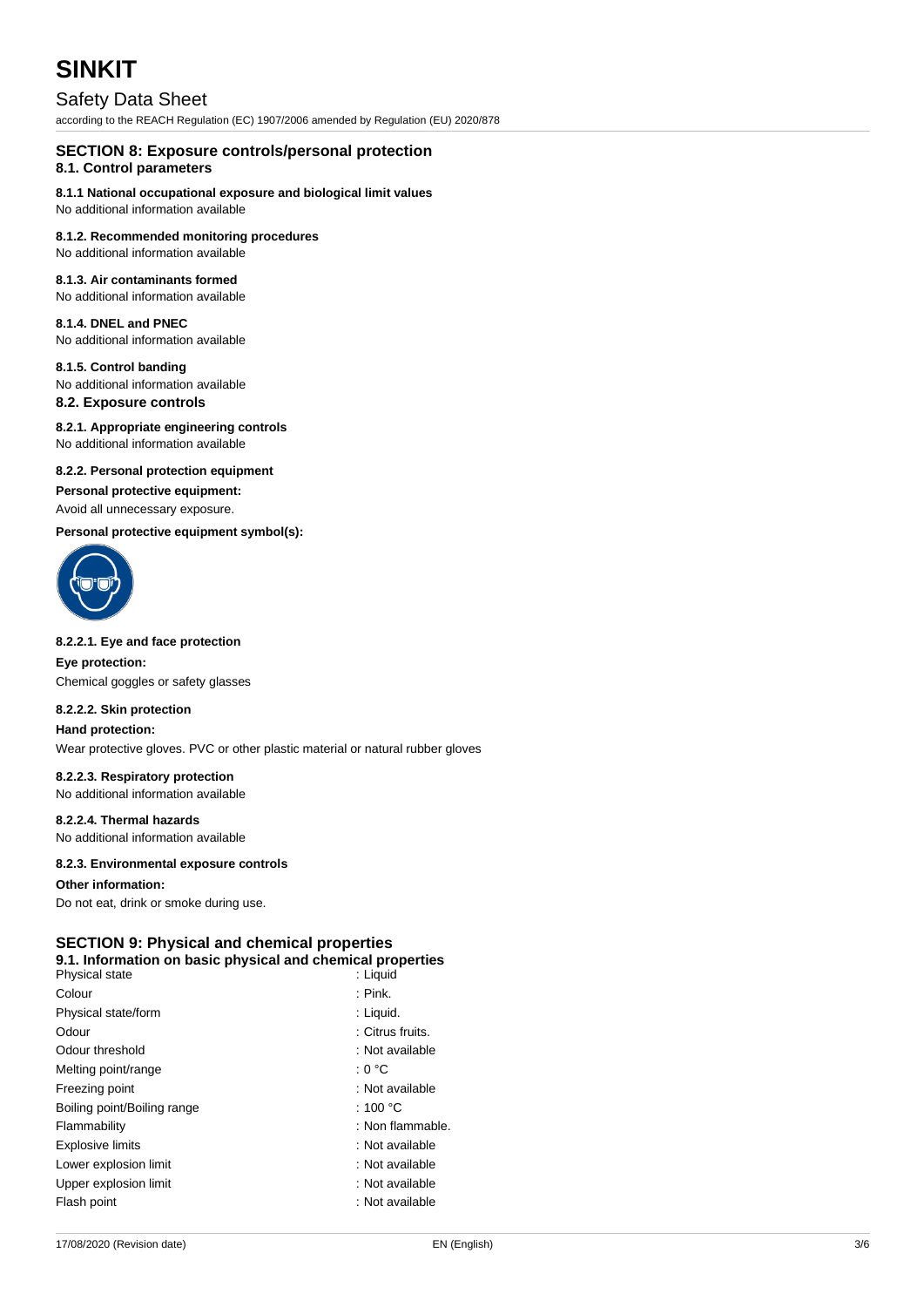# Safety Data Sheet

according to the REACH Regulation (EC) 1907/2006 amended by Regulation (EU) 2020/878

| Autoignition temperature                        | : Not available     |
|-------------------------------------------------|---------------------|
| Decomposition temperature                       | : Not available     |
| рH                                              | $: 3.8 - 4.3$       |
| Viscosity, kinematic                            | : Not available     |
| Solubility                                      | : Soluble in water. |
| Partition coefficient n-octanol/water (Log Kow) | : Not available     |
| Vapour pressure                                 | : Not available     |
| Vapour pressure at 50 °C                        | : Not available     |
| Density                                         | : Not available     |
| Relative density                                | :1                  |
| Relative vapour density at 20 °C                | : Not available     |
| Particle characteristics                        | : Not applicable    |
|                                                 |                     |

#### **9.2. Other information**

**9.2.1. Information with regard to physical hazard classes**

No additional information available

#### **9.2.2. Other safety characteristics**

| VOC content | : 0.01 |
|-------------|--------|
|             |        |

### **SECTION 10: Stability and reactivity**

| <u>ULUITTUI TUI ULUUIIILY UITU TUUVIITTII</u>                                                            |
|----------------------------------------------------------------------------------------------------------|
| 10.1. Reactivity<br>Stable under normal conditions.                                                      |
| 10.2. Chemical stability<br>Stable under normal conditions.                                              |
| 10.3. Possibility of hazardous reactions<br>No dangerous reactions known under normal conditions of use. |
| 10.4. Conditions to avoid<br>No additional information available                                         |
| 10.5. Incompatible materials<br>Strong bases.                                                            |
| 10.6. Hazardous decomposition products<br>fume. Carbon monoxide. Carbon dioxide.                         |
|                                                                                                          |

# **SECTION 11: Toxicological information**

**11.1. Information on hazard classes as defined in Regulation (EC) No 1272/2008** Acute toxicity (oral) **interpretent in the Contract of Contract Contract Contract Contract Contract Contract Contract Contract Contract Contract Contract Contract Contract Contract Contract Contract Contract Contract Contr** 

| Actric toxicity (Oral)            | . INUL UIDSIIIEU                                                   |
|-----------------------------------|--------------------------------------------------------------------|
| Acute toxicity (dermal)           | : Not classified                                                   |
| Acute toxicity (inhalation)       | : Not classified                                                   |
| Skin corrosion/irritation         | : Not classified                                                   |
|                                   | $pH: 3.8 - 4.3$                                                    |
| Additional information            | : Based on available data, the classification criteria are not met |
| Serious eye damage/irritation     | : Not classified                                                   |
|                                   | $pH: 3.8 - 4.3$                                                    |
| Additional information            | : Based on available data, the classification criteria are not met |
| Respiratory or skin sensitisation | : Not classified                                                   |
| Additional information            | : Based on available data, the classification criteria are not met |
| Germ cell mutagenicity            | : Not classified                                                   |
| Additional information            | : Based on available data, the classification criteria are not met |
| Carcinogenicity                   | : Not classified                                                   |
| Additional information            | : Based on available data, the classification criteria are not met |
| Reproductive toxicity             | : Not classified                                                   |
| Additional information            | : Based on available data, the classification criteria are not met |
| STOT-single exposure              | : Not classified                                                   |
| Additional information            | : Based on available data, the classification criteria are not met |
| STOT-repeated exposure            | : Not classified                                                   |
| Additional information            | : Based on available data, the classification criteria are not met |
| Aspiration hazard                 | : Not classified                                                   |
| Additional information            | : Based on available data, the classification criteria are not met |
|                                   |                                                                    |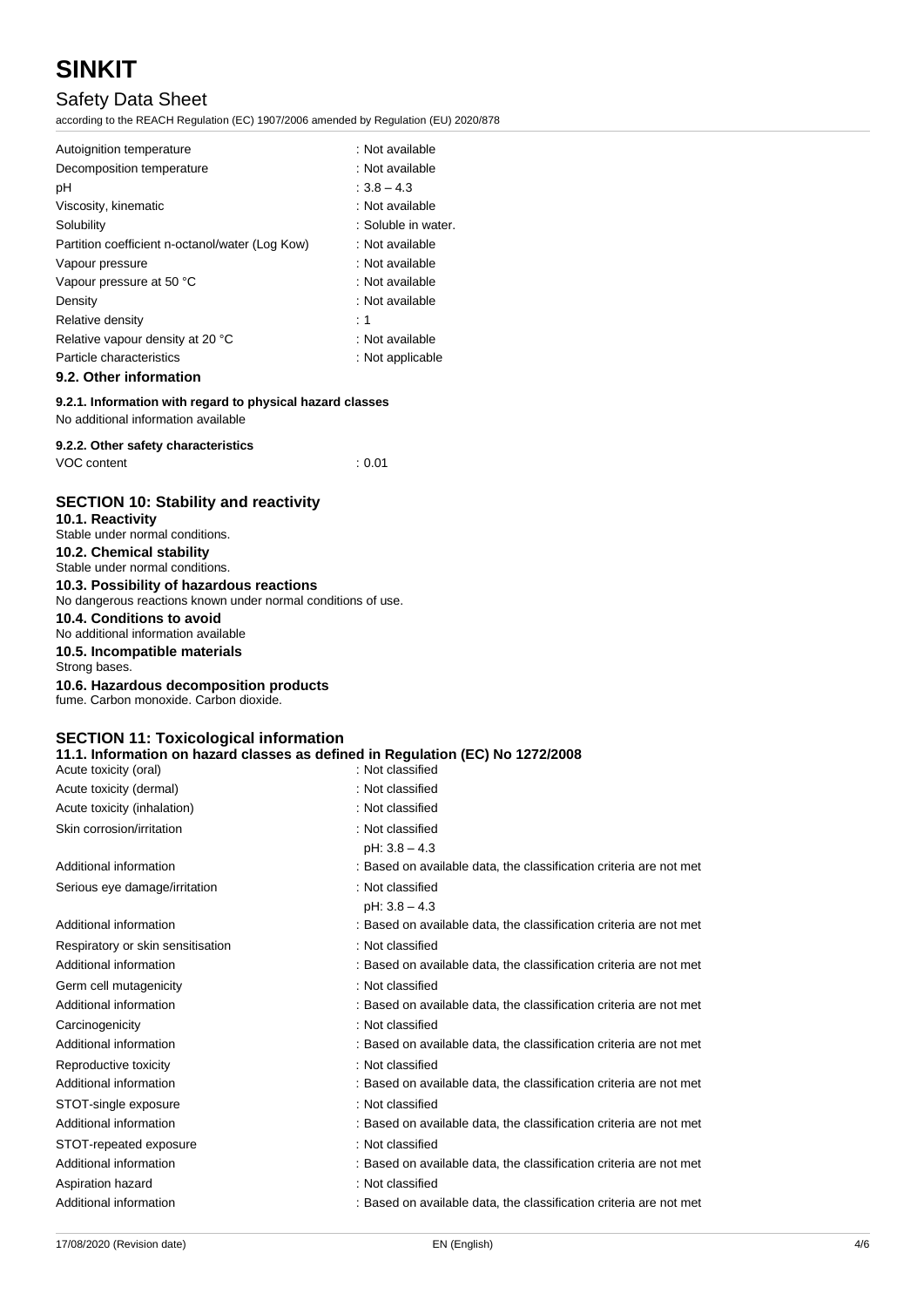# Safety Data Sheet

according to the REACH Regulation (EC) 1907/2006 amended by Regulation (EU) 2020/878

| according to the KEAOH Regulation (EO) T30772000 america by Regulation (EO) 2020/07C                                                                 |                                                                                                                                                                                                                                                                                                                                                                                                                 |               |  |
|------------------------------------------------------------------------------------------------------------------------------------------------------|-----------------------------------------------------------------------------------------------------------------------------------------------------------------------------------------------------------------------------------------------------------------------------------------------------------------------------------------------------------------------------------------------------------------|---------------|--|
| 11.2. Information on other hazards                                                                                                                   |                                                                                                                                                                                                                                                                                                                                                                                                                 |               |  |
| 11.2.1. Endocrine disrupting properties<br>No additional information available                                                                       |                                                                                                                                                                                                                                                                                                                                                                                                                 |               |  |
| 11.2.2. Other information<br>Potential adverse human health effects and<br>symptoms                                                                  | : Based on available data, the classification criteria are not met                                                                                                                                                                                                                                                                                                                                              |               |  |
| <b>SECTION 12: Ecological information</b><br>12.1. Toxicity<br>Hazardous to the aquatic environment, short-term<br>(acute)                           | : Not classified                                                                                                                                                                                                                                                                                                                                                                                                |               |  |
| Hazardous to the aquatic environment, long-term<br>(chronic)<br>Not rapidly degradable                                                               | : Not classified                                                                                                                                                                                                                                                                                                                                                                                                |               |  |
| 12.2. Persistence and degradability                                                                                                                  |                                                                                                                                                                                                                                                                                                                                                                                                                 |               |  |
| <b>SINKIT</b>                                                                                                                                        |                                                                                                                                                                                                                                                                                                                                                                                                                 |               |  |
| Persistence and degradability                                                                                                                        | Biodegradable. The surfactant(s) contained in this preparation complies(comply) with the<br>biodegradability criteria as laid down in Regulation (EC) No. 648/2004 on detergents. Data<br>to support this assertion are held at the disposal of the competent authorities of the<br>Member States and will be made available to them, at their direct request or at the request<br>of a detergent manufacturer. |               |  |
| 12.3. Bioaccumulative potential                                                                                                                      |                                                                                                                                                                                                                                                                                                                                                                                                                 |               |  |
| <b>SINKIT</b>                                                                                                                                        |                                                                                                                                                                                                                                                                                                                                                                                                                 |               |  |
| Bioaccumulative potential                                                                                                                            | No bioaccumulation.                                                                                                                                                                                                                                                                                                                                                                                             |               |  |
| 12.4. Mobility in soil<br>No additional information available<br>12.5. Results of PBT and vPvB assessment                                            |                                                                                                                                                                                                                                                                                                                                                                                                                 |               |  |
| <b>SINKIT</b>                                                                                                                                        |                                                                                                                                                                                                                                                                                                                                                                                                                 |               |  |
| This substance/mixture does not meet the PBT criteria of REACH regulation, annex XIII                                                                |                                                                                                                                                                                                                                                                                                                                                                                                                 |               |  |
| This substance/mixture does not meet the vPvB criteria of REACH regulation, annex XIII                                                               |                                                                                                                                                                                                                                                                                                                                                                                                                 |               |  |
| 12.6. Endocrine disrupting properties<br>No additional information available<br>12.7. Other adverse effects<br>Additional information                | : Avoid release to the environment.                                                                                                                                                                                                                                                                                                                                                                             |               |  |
| <b>SECTION 13: Disposal considerations</b><br>13.1. Waste treatment methods<br>Product/Packaging disposal recommendations<br>Waste / unused products | : Dispose in a safe manner in accordance with local/national regulations.<br>: Avoid release to the environment.                                                                                                                                                                                                                                                                                                |               |  |
| <b>SECTION 14: Transport information</b><br>In accordance with ADR / IMDG / IATA                                                                     |                                                                                                                                                                                                                                                                                                                                                                                                                 |               |  |
| <b>ADR</b>                                                                                                                                           | <b>IMDG</b>                                                                                                                                                                                                                                                                                                                                                                                                     | <b>IATA</b>   |  |
| 14.1. UN number or ID number                                                                                                                         |                                                                                                                                                                                                                                                                                                                                                                                                                 |               |  |
| Not regulated                                                                                                                                        | Not regulated                                                                                                                                                                                                                                                                                                                                                                                                   | Not regulated |  |
| 14.2. UN proper shipping name                                                                                                                        |                                                                                                                                                                                                                                                                                                                                                                                                                 |               |  |
| Not regulated                                                                                                                                        | Not regulated                                                                                                                                                                                                                                                                                                                                                                                                   | Not regulated |  |
| 14.3. Transport hazard class(es)                                                                                                                     |                                                                                                                                                                                                                                                                                                                                                                                                                 |               |  |
|                                                                                                                                                      |                                                                                                                                                                                                                                                                                                                                                                                                                 |               |  |

| <b>ADR</b>                         | <b>IMDG</b>   | <b>IATA</b>   |  |
|------------------------------------|---------------|---------------|--|
| 14.1. UN number or ID number       |               |               |  |
| Not regulated                      | Not regulated | Not regulated |  |
| 14.2. UN proper shipping name      |               |               |  |
| Not regulated                      | Not regulated | Not regulated |  |
| 14.3. Transport hazard class(es)   |               |               |  |
| Not regulated                      | Not regulated | Not regulated |  |
| 14.4. Packing group                |               |               |  |
| Not regulated                      | Not regulated | Not regulated |  |
| <b>14.5. Environmental hazards</b> |               |               |  |
| Not regulated                      | Not regulated | Not regulated |  |